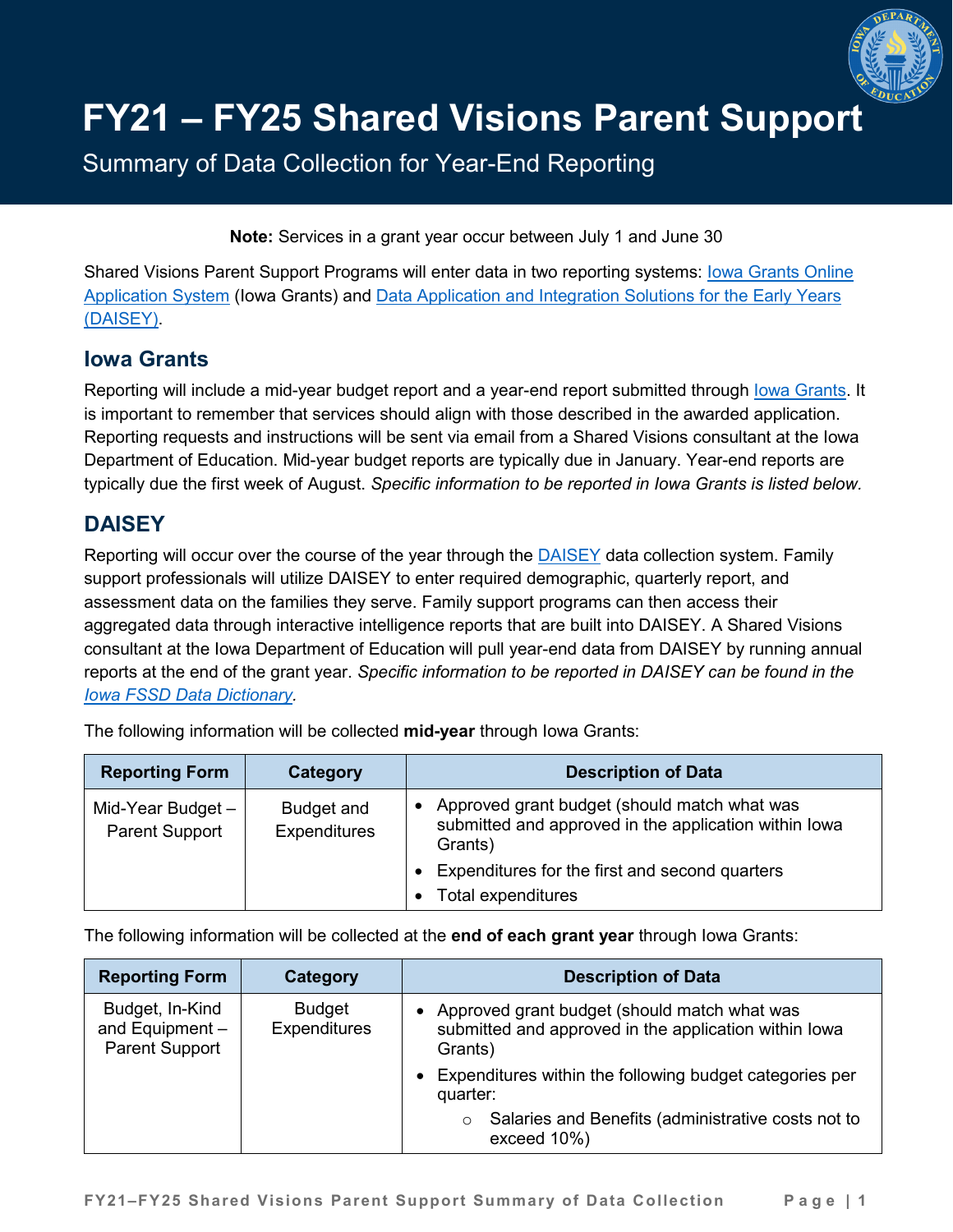| <b>Reporting Form</b>                                            | <b>Category</b>                                                                                                                                             | <b>Description of Data</b>                                                                                                                                                                                                                                                                                                                                                                                                                   |
|------------------------------------------------------------------|-------------------------------------------------------------------------------------------------------------------------------------------------------------|----------------------------------------------------------------------------------------------------------------------------------------------------------------------------------------------------------------------------------------------------------------------------------------------------------------------------------------------------------------------------------------------------------------------------------------------|
|                                                                  |                                                                                                                                                             | Travel/Training<br>$\circ$<br><b>Purchased Services</b><br>$\circ$<br>Supplies and Equipment (not to exceed 10%)<br>$\circ$<br>Other Expenses (not to exceed 10%)<br>$\circ$<br>Total expenditures (must match the grant award unless<br>all grant funds were not expended)                                                                                                                                                                  |
| Budget, In-Kind<br>and Equipment -<br><b>Parent Support</b>      | In-Kind Support<br>(20% match<br>required)                                                                                                                  | • Identification and description<br>• Name of source<br>Total amount<br>$\bullet$                                                                                                                                                                                                                                                                                                                                                            |
| Budget, In-Kind<br>and Equipment -<br><b>Parent Support</b>      | Equipment<br>Inventory (items<br>purchased with<br><b>Shared Visions</b><br>funding)                                                                        | • Item(s) purchased<br>• Building and address/location of equipment<br>• Date acquired and/or date of disposal (method)<br>Quantity<br>$\bullet$<br>• Original cost                                                                                                                                                                                                                                                                          |
| Program and<br>Service<br>Information -<br><b>Parent Support</b> | Program<br>Information and<br><b>Services</b>                                                                                                               | Grantee name<br><b>Counties served</b><br>Total number of families supported by Shared Visions<br>funding<br>Program cost per family<br>$\bullet$<br>Total number of income-eligible families on the waiting<br>list                                                                                                                                                                                                                         |
| Program and<br>Service<br>Information -<br><b>Parent Support</b> | <b>Family Support</b><br>Program Educator                                                                                                                   | Information for each staff person working in the Shared<br>$\bullet$<br>Visions program<br>Hours and description of professional development for<br>$\bullet$<br>the grant year per staff person                                                                                                                                                                                                                                             |
| Program and<br>Service<br>Information -<br><b>Parent Support</b> | Goals and<br>Objectives                                                                                                                                     | Progress toward program goals and objectives as<br>٠<br>described in the application                                                                                                                                                                                                                                                                                                                                                         |
| Program and<br>Service<br>Information -<br><b>Parent Support</b> | Child<br>Demographics<br>(Cumulative;<br>includes all<br>children supported<br>by Shared Visions<br>funding served<br>over the course of<br>the grant year) | Number of children (reported by age range: prenatal,<br>$\bullet$<br>birth to age 3, age 4-5) who meet special characteristics<br>such as:<br>homeless<br>$\circ$<br>migrant<br>$\circ$<br>immigrant<br>$\circ$<br>special health care needs<br>$\circ$<br>supported with IFSP or IEP services prior to<br>$\circ$<br>enrollment<br>supported with an IFSP or IEP after enrollment<br>$\circ$<br>Additional/Clarifying information as needed |